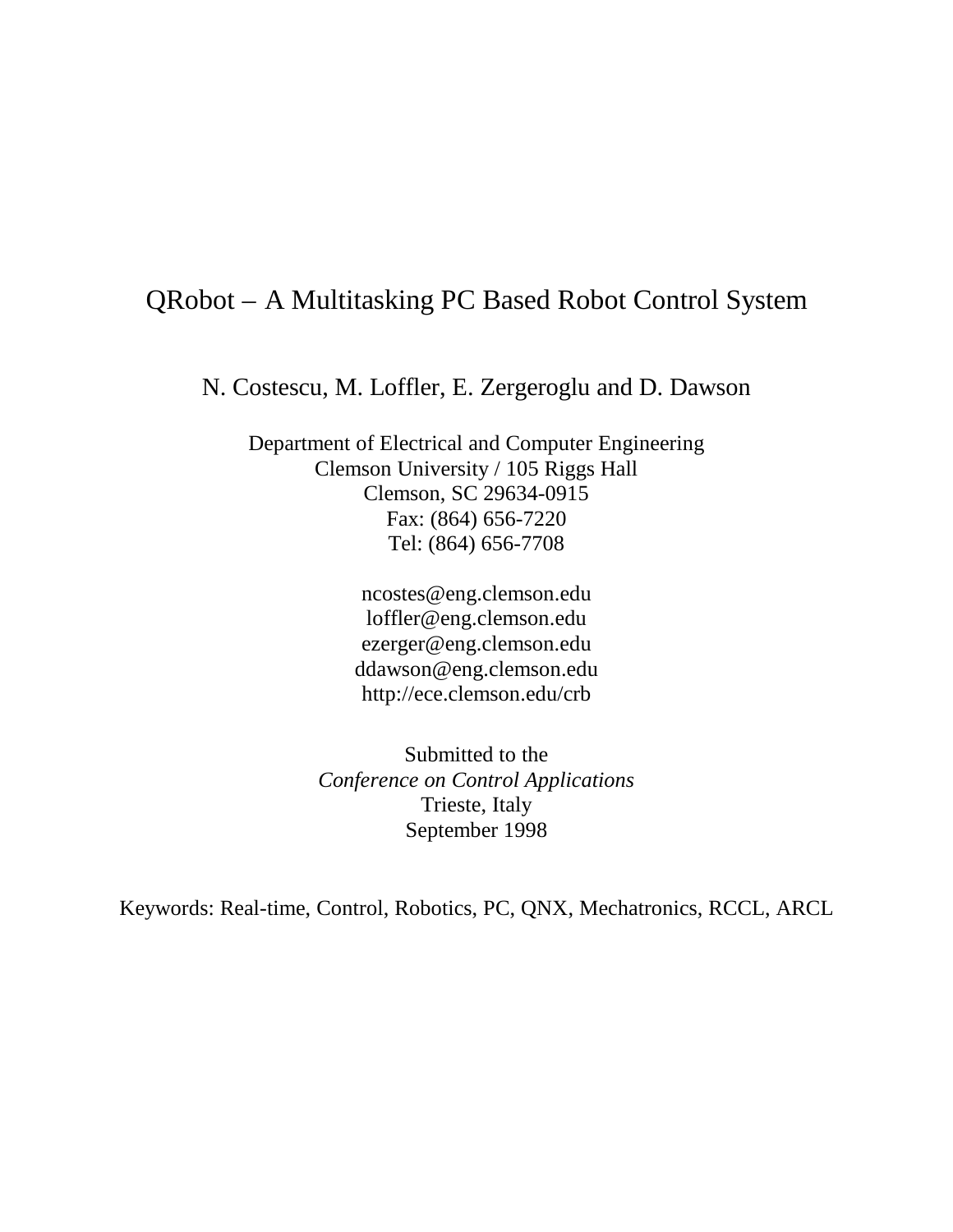## **Abstract**

In this paper, we describe QRobot, a low level real-time PC-based system for controlling PUMA robot manipulators. Specifically, we illustrate how a standard PUMA controller can be retrofitted with interface boards that allow it to be connected to an industry standard PC. All computational units are removed from the existing PUMA controller, and the PC assumes the role of computing the control strategy. A low level control is implemented for a PUMA 560 manipulator. The low level control software is then connected to two high level software environments (RCCL and ARCL) for purposes of high level trajectory generation, kinematics, inverse kinematics, *etc*. Excellent tracking results are obtained with both systems. Some limitations of the two high level software environments were discovered during the development of QRobot. These limitations provide the motivation for the future development of a new object oriented robot control system.

## **1 Introduction**

Over the last ten years, the U.S. Department of Energy has become increasingly concerned with the decontamination and decommissioning (D&D) of numerous laboratory/production facilities that contain hazardous materials. Since the use of telerobotic systems provides a means for achieving human performance capabilities without human exposure, many researchers have proposed the use of advanced sensor-based telerobotic systems to accelerate ongoing D&D operations and overcome the potential safety problems. Indeed, there are probably few problem domains that are more appropriate candidates for telerobotic technology than D&D operations. To facilitate the development of low cost teleoperated systems, we are currently investigating the feasibility of designing a PC-based robot control system for PUMA robot manipulators as part of a Semi-Autonomous Decommissioning of Hazardous Waste Project for the U.S. Department of Energy [1].

A standard PUMA robot manipulator is controlled by a VAL-II based Unimation Mark II controller. There are several disadvantages or limitations of the VAL-II based Mark II controller system, many of which are attributable to the age of the product. To overcome some of the disadvantages of the VAL-II based Mark II controller system, RCCL/RCI (Robot Control C Library/Real Time Control Interface) [2] was developed; however, RCCL/RCI does not allow for modification of the low level control strategy or the incorporation of additional sensor data into the low level control system. To overcome some of the limitations of RCCL/RCI, we propose the development of a flexible PC-based PUMA robot manipulator control environment that would allow the user to change the low level control strategies and use a wide variety of sensors in the trajectory generator and low level control.

The combination of the following three technical developments has made the PC-based PUMA retrofit possible: i) the advent of high-speed PC CPUs, ii) the availability of a hardware interface for the existing Mark II controller, and iii) the availability of hard real-time operating systems for PCs. The proposed PC-based control system involves a hardware retrofit of the Mark II controller, low level control software development, and high level application program interface and trajectory generation software development.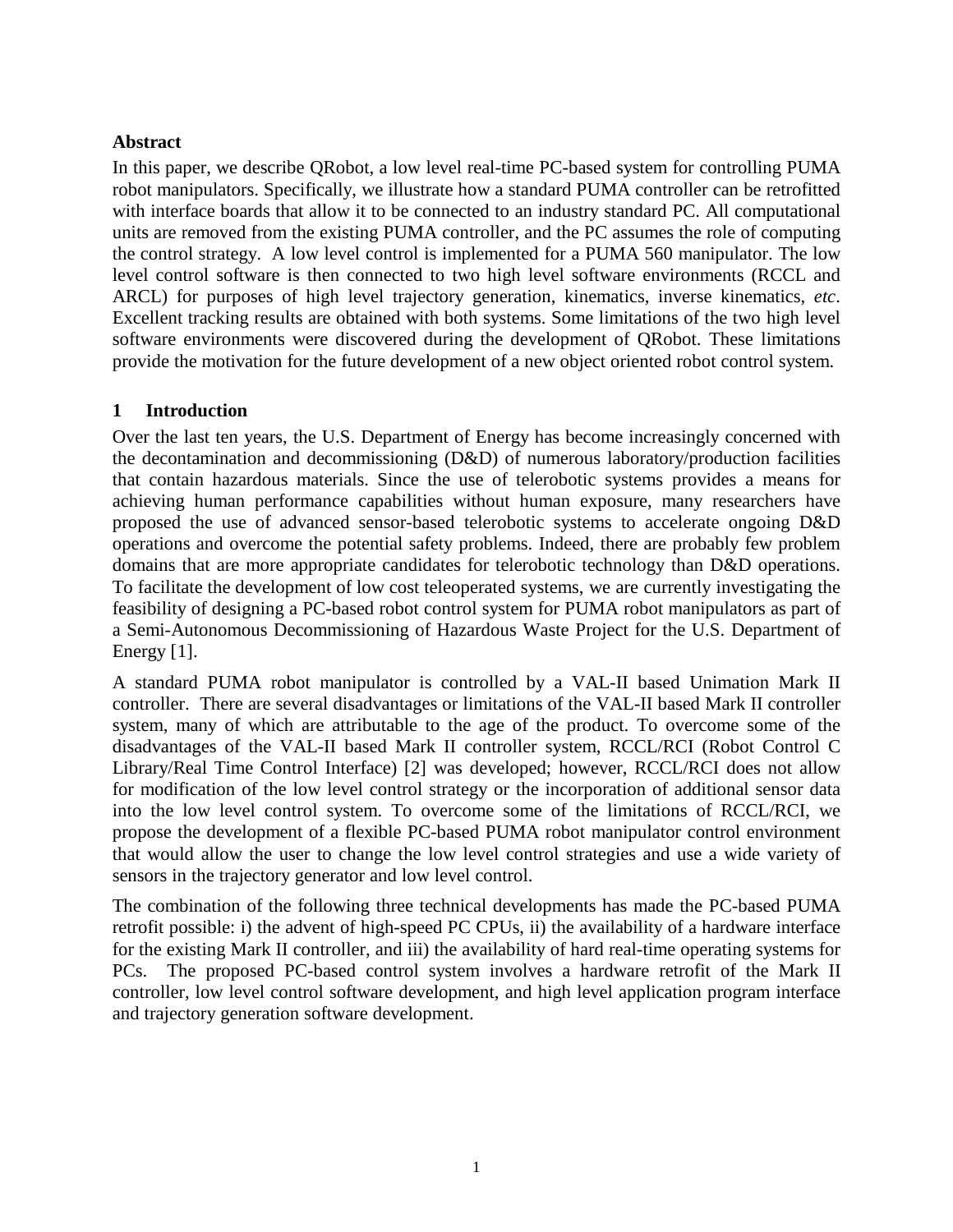#### **2 Mark II / Val-II System**

A standard PUMA Robot Manipulator is controlled by a VAL-II based Unimation Mark II controller. Basic knowledge of the Unimation controller architecture is necessary to understand the disadvantages and shortcomings of this aging architecture (for more details on the controller see [3]). To provide the necessary background on the Unimation controller, Table 1 lists the major components of the system, and Figure 1 depicts a block diagram of the Mark II control system.

|                | DEC LSI-11/2 computer with ADAC parallel interface board, DLV11- |  |
|----------------|------------------------------------------------------------------|--|
|                | J serial interface board, CMOS board, and EPROM board            |  |
| 2              | Servo interface board                                            |  |
| $\overline{3}$ | Six 6503 based digital servo boards                              |  |
| $\overline{4}$ | Two power amplifier assemblies                                   |  |
| $\overline{5}$ | Power amplifier control board                                    |  |
| 6              | Clock/terminator board                                           |  |
| $\tau$         | Input/output interface board                                     |  |
| 8              | Two power supplies                                               |  |
| 9              | High power function board                                        |  |
| 10             | Arm cable board                                                  |  |

**Table 1 – Major Components of the Mark II Control System**



**Figure 1 – VAL-II Based Mark II Control System Block Diagram**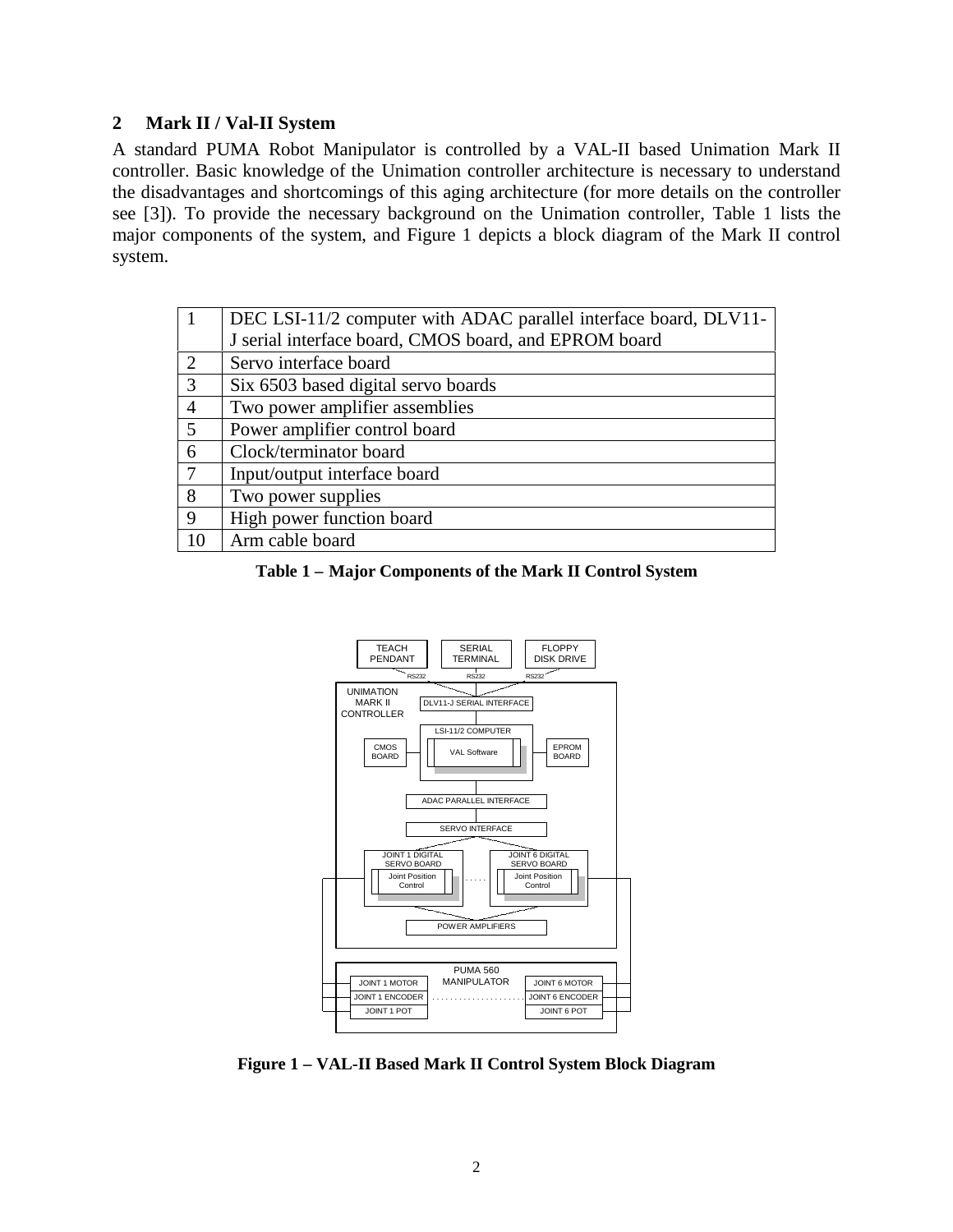In this paper, we will primarily focus on the disadvantages and drawbacks with regard to components 1-3 in Table 1; hence, a brief description of these components and some related subsystems is given below.

*LSI-11/2 Computer:* The DEC LSI-11/2 computer is based on a 16-bit processor with up to 32K words of memory. This 1970's era processor [4] is used to compute the setpoints which make up the desired robot joint level trajectory. This processor communicates via the DLV11-J serial interface card to a floppy disk drive, a teach pendant, and a serial terminal. Commands are usually entered at the terminal or the teach pendant. The setpoint can be updated by the LSI-11/2 based software at one of several user selectable periods. The default update period is 28ms. Each update period new setpoints for each joint are transferred from the LSI-11/2 to the servo interface board, which in turn distributes the appropriate setpoint to each digital servo board.

*Digital Servo Boards:* There are six digital servo boards, one per joint of the robot manipulator. Each servo board consists of a 6503 8-bit 1MHz microprocessor with 2048 bytes of EPROM and 128 bytes of RAM, a counter/timer, and some parallel input/output capabilities [5]. Each processor implements the position loop for its joint at about 1KHz. Computations are performed using fixed-point triple precision (24 bit) arithmetic. A discussion of the low level control loop is immaterial to this paper and can be found in [5]. It is sufficient to say that it is a fairly straightforward computation which can be performed by the 6503 in approximately 924μs.

*Peripherals:* Connected to the Mark II controller are a floppy disk drive, a teach pendant, and a serial terminal. Programs entered from the terminal can be stored on the floppy drive. The teach pendant is used to move the robot manipulator directly either in Cartesian or joint space, and to program motions by moving the robot manipulator as opposed to entering desired end-effector configurations from the terminal.

*Mechanical System:* The final and most important piece of hardware is the PUMA 560 robot manipulator. This robot is a six degree of freedom revolute manipulator with a 2.2 pound static payload capability. PUMA robot manipulators are popular in industrial applications due to their accuracy, repeatability, and reliability. These robots are popular in academic settings because previously owned units can be obtained at reasonable prices.

*Software:* The VAL-II software for the Mark II controller allows the user to program robot motions using an English-like syntax. Once a VAL-II command is issued from the terminal, the LSI-11/2 computer computes the joint level trajectory and sends setpoints to the digital servo boards every 28ms until the motion is complete. The VAL-II software then notifies the terminal that a new command may be entered.

*Disadvantages:* There are several disadvantages or limitations of the VAL-II based Mark II controller system. The obsolete LSI-11/2 processor based computer with its limited computational abilities and memory does not permit a sophisticated trajectory generator to be implemented. The digital servo boards with their even more limited 8-bit 6503 processors and 128 bytes of RAM limit the complexity of the low level control that can be implemented. The 1 KHz sampling frequency is also fairly low by modern standards. Entering programs from a serial terminal and storing them to a low capacity floppy drive is a cumbersome method of software development, to say the least. Perhaps the greatest disadvantage is the fact that this system does not allow integration of arbitrary sensors into the trajectory generator or low level control loop. For example, with a VAL-II based system it is not feasible to implement a visualbased servo control architecture.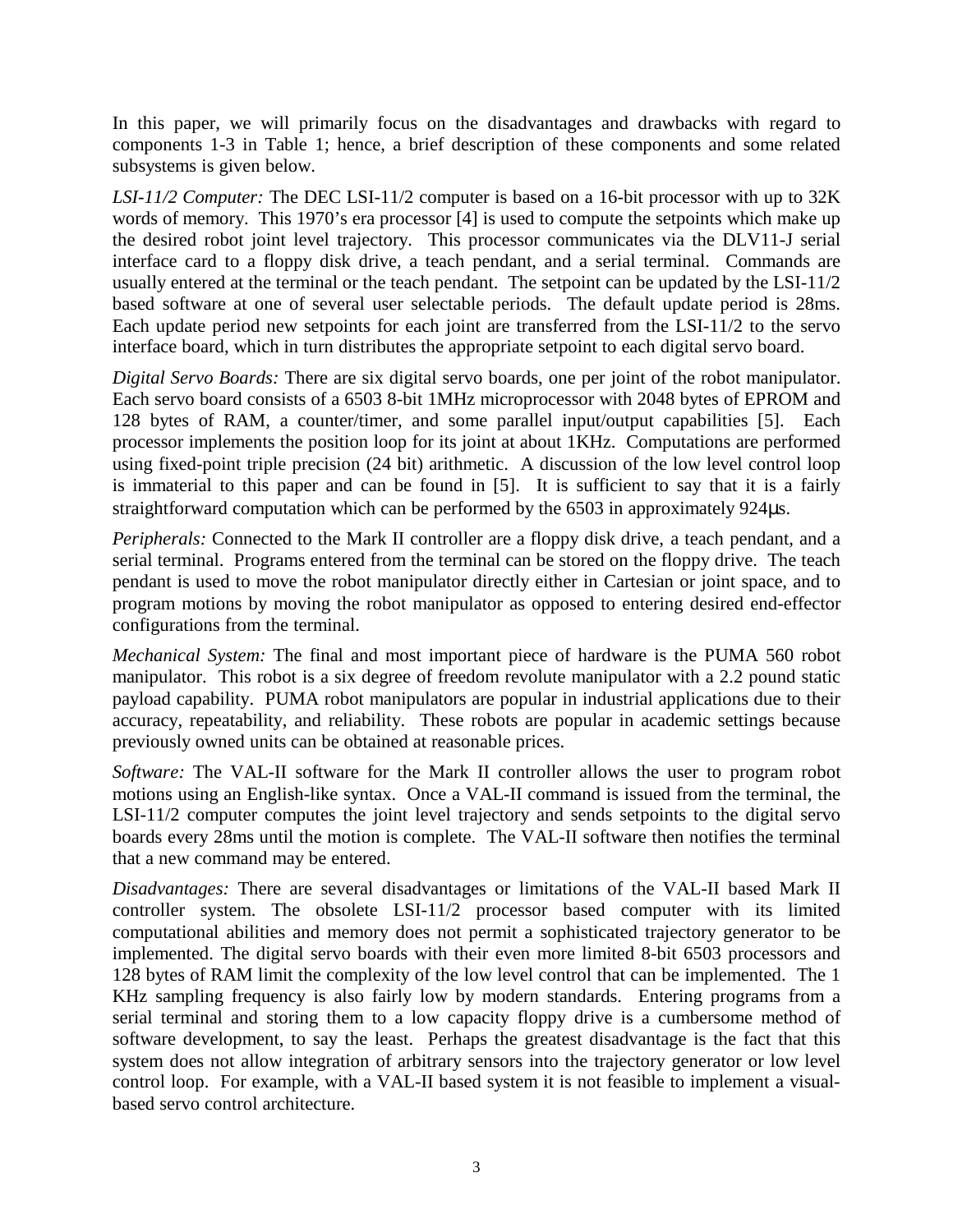#### **3 Overview of RCCL System**

RCCL/RCI (Robot Control C Library/Real Time Control Interface) overcomes some of the disadvantages of the VAL-II based Mark II controller system for PUMA Robot Manipulators. An RCCL upgrade to a VAL-II based system consists of both hardware/software upgrades and retrofits and requires the purchase of some new hardware (Figure 2 depicts a block diagram of the RCCL based system).



**Figure 2 - RCCL Based Mark II Control System**

*RCCL Retrofit:* As illustrated by Figure 2, the serial terminal is now replaced by a UNIX workstation. At the Clemson Mechatronics lab [6], a Sparc IPX workstation running SunOS is connected to a VME card cage via an SBUS to VME bus adapter. The VME card cage contains an XVME-203 real time clock board for generating real time interrupts, and an XVME-240 DIO board for performing parallel I/O to the Mark II controller during control program execution. An RS232 port on the Sparc workstation is connected to the Mark II console port for downloading and initialization of the new LSI-11/2 software (*mopar*) which replaces VAL-II. The Mark II controller is retained unaltered except for the addition of a DRV-11 parallel interface card which connects to the XVME-240 parallel board. The PUMA 560 robot manipulator remains unchanged. The replacement software *mopar* is a LSI-11/2 program which takes care of communicating with the digital servo cards, teach pendant, *etc*. *Mopar* is aware of RCCL/RCI, and must be downloaded via the serial link from the UNIX workstation each time the Mark II controller is powered on. The above RCCL/RCI retrofit was used successfully at the Clemson Mechatronics Lab for several projects, including [7], [8], and [9].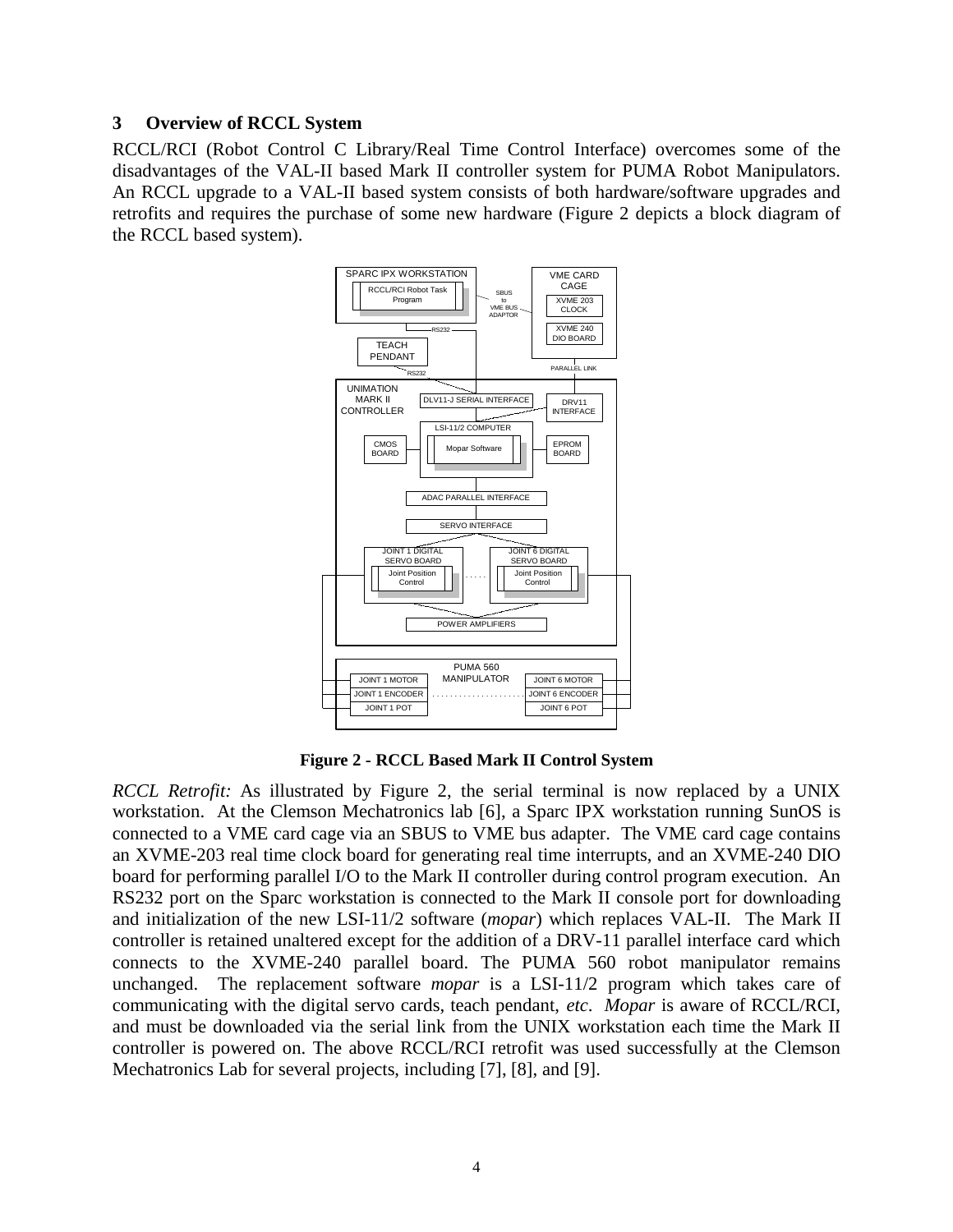*Advantages of RCCL:* RCCL/RCI provides a rich library of functions for controlling virtually any type of robot. The system is extensible to multiple user-defined robots. RCCL programs are considered planning tasks while RCI programs are real time control level tasks. Sensor input may be integrated into the trajectory generator at the RCI level. For example, an impedance based control for optimizing remote saw cutting was implemented using RCI level integration of a force sensor [9].

RCCL also provides a three-dimensional graphic robot simulator; moreover, the same RCCL program that is developed to move a real robot can first be run with the simulator. This feature is extremely useful for debugging robot tasks that might otherwise result in collisions between the robot and itself or its workspace. The simulator also allows the new RCCL user to experiment with the system without fear of damaging the manipulator.

By utilizing programs written at the RCI level, the user can generate a dynamic desired trajectory in real time. The generation of desired trajectories in real time was not possible with the old VAL-II based system. In addition, because the workstation running RCCL/RCI is far more powerful than the LSI-11/2 computer, more complex trajectories can be implemented (i.e., minimization of kinetic energy, singularity avoidance, *etc*. [10]).

*Disadvantages of RCCL:* Though RCCL/RCI addresses many of the shortcomings of the original VAL-II based control system and provides a robust environment for developing robot task programs, there are some issues that RCCL/RCI does not address. One is the inability to implement a user defined low level control strategy. Another is the inability to incorporate additional sensor data into the low level control loop. These shortcomings are directly related to the fact that an RCCL based system still uses the Mark II controller's original computational hardware (the digital servo boards) to implement the low level control.

The RCCL/RCI retrofit also consists of several complex procedures. For example, the retrofit (on our Sparc) involved installing an SBUS to VME bus adapter and configuring the SunOS kernel to use the bus adapter and the XYCOM boards installed in the VME card cage. The SunOS kernel had to be patched to implement the real-time capabilities of RCI; moreover, some system devices had to be created [11]. This installation required some UNIX system administration, system programming, and hardware interfacing skills. Despite the initial complexity, the system has performed well, except for occasional SunOS kernel panics that are probably due to insufficient real memory (our Sparc is equipped with 32MB RAM). These kernel panics would be devastating in a production situation because the control system simply stops. Since the user level program that is running on the Sparc workstation has crashed, the PUMA's electromagnetic brakes engage to prevent the manipulator from being damaged, but the task the robot is performing is interrupted with no means of recovery.

An additional disadvantage is cost. While the RCCL/RCI software is available free of charge, the computer hardware necessary to implement the RCCL/RCI retrofit is expensive. A Sparc workstation (or any of the other UNIX workstations supported) is quite costly when compared to a PC system. A VME card cage and bus adapter, as well as the XYCOM boards must also be purchased. Finally, the labor cost of installing and configuring the system can be quite high.

## **4 Motivation for a New PUMA Retrofit**

There were three main motivating factors for development of a new PC-based PUMA robot manipulator control system: cost, complexity, and flexibility. The cost and complexity of an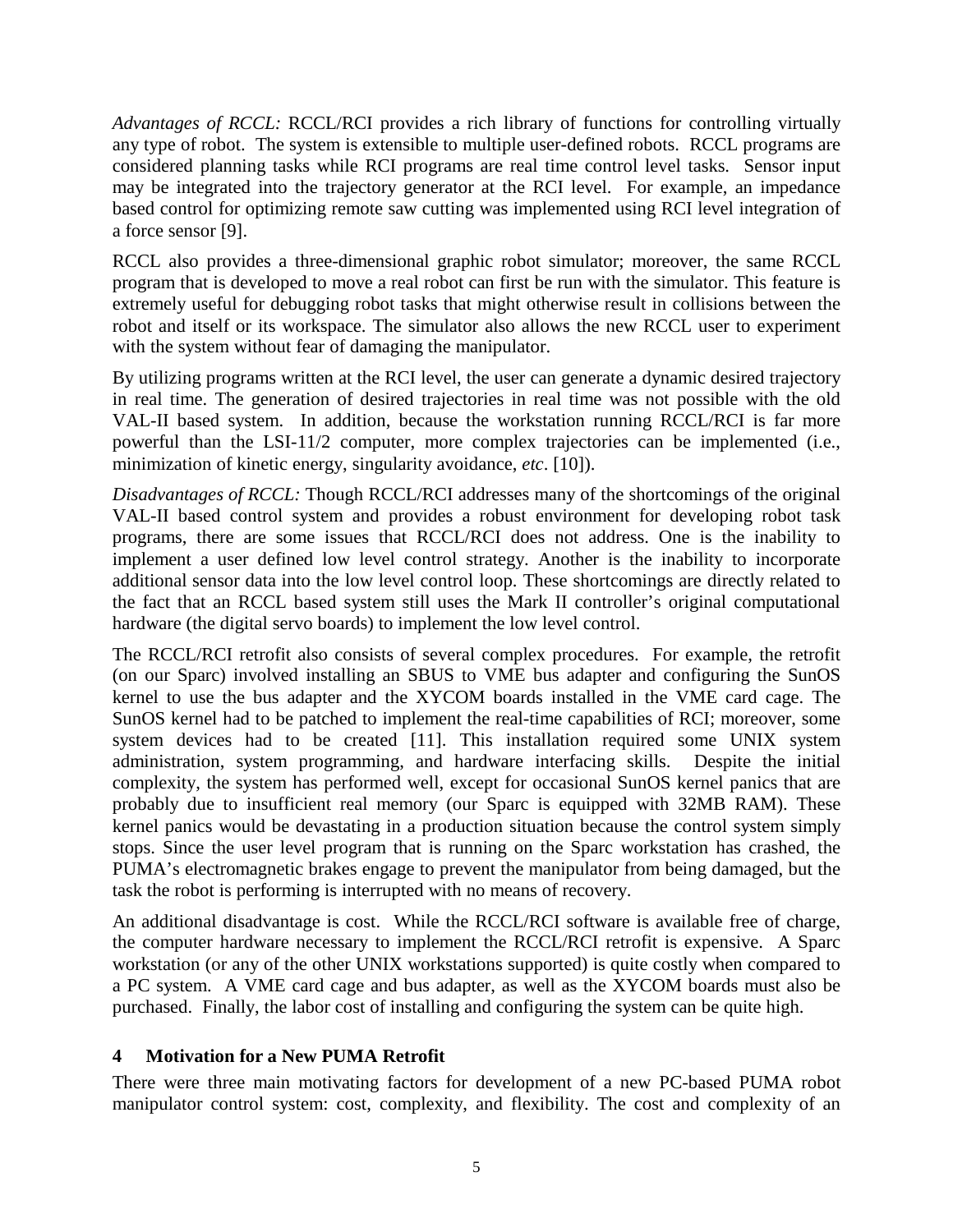RCCL based system were discussed in the previous section. Flexibility refers to the ability to implement arbitrary user-defined low level control strategies which can easily integrate sensor information into the low level control. Flexibility also refers to the ability to easily use a wide variety of sensors in the trajectory generator, low level control, and user programs. While an RCCL/RCI based simplified impedance control was implemented by using force sensor measurements to modify the desired position trajectory in [9], true force based control requires that force sensor measurements be injected into the low level controller. The ability to integrate additional sensors, such as ranging lasers, sonar, cameras, *etc*. into the low level control would also allow the user to implement more complex control strategies (e.g., vision based control). With the current digital servo boards in the Mark II, none of these more advanced operational modes are feasible.

*Implementation Issues:* A new PUMA retrofit that would allow user defined low level control strategies to be implemented must completely eliminate the LSI-11/2 and the digital servo boards and replace this hardware with components that have the appropriate interfacing and computational capabilities. In addition, the new PUMA retrofit should have the capability to provide a simple means of programming the low level control and adding additional sensors. Once a platform for implementing low level control programs is developed, the next step is to connect this low level controller to a high level trajectory generator. One option is to use an existing system such as RCCL or ARCL [12]. Another option is to develop a system from scratch. The first option (interfacing with RCCL and ARCL) is explored below while the second option is the direction of our future work.

# **5 PC-Based PUMA Retrofit**

The combination of the following three technical developments has made the PC-based QRobot PUMA retrofit possible: i) the advent of high-speed, PC-based microcomputer CPUs, ii) the availability of a hardware interface that can connect an external controlling computer directly to the PUMA servo amplifiers and arm cable in the existing Mark II controller, and iii) the availability of hard real-time operating systems for PCs (*e.g.*, the QNX operating system [13], [14]). Specifically, the availability of cheap, powerful PCs and efficient PC real-time operating systems make the implementation of a PC-based robot control system possible; moreover, the TRC [15] board set for the Mark II controller makes a PC-based retrofit quite painless.

*Real-Time PC-Based Control:* Due to the economies of scale and increased CPU power, personal computers have become viable, cost-effective alternatives to workstations in engineering applications. An Intel Pentium processor easily outperforms a Sparc IPX while costing less than a thousand dollars. Personal computers also have a lower maintenance cost associated with them, both in terms of cost of parts, and in terms of expertise required to maintain them. PC-based systems are also inherently less complicated than UNIX workstations.

Table 2 below shows the results of running a control benchmark on various hardware platforms. The benchmark consists of executing an extremely complex nonlinear control program for a two degree of freedom revolute manipulator with flexible joints. All calls to perform A/D and D/A were replaced with stubs, and the time required to execute one million iterations was recorded. Speedup relative to a baseline Texas Instruments C30 DSP board based system was also computed. As the table shows, modern PC CPUs such as the Intel Pentium and Pentium Pro outperform the C30 and the Sparc IPX by at least a factor of 15 (an explanation of this phenomenon is found in [16]). Basically, the ratio of floating point instructions to integer and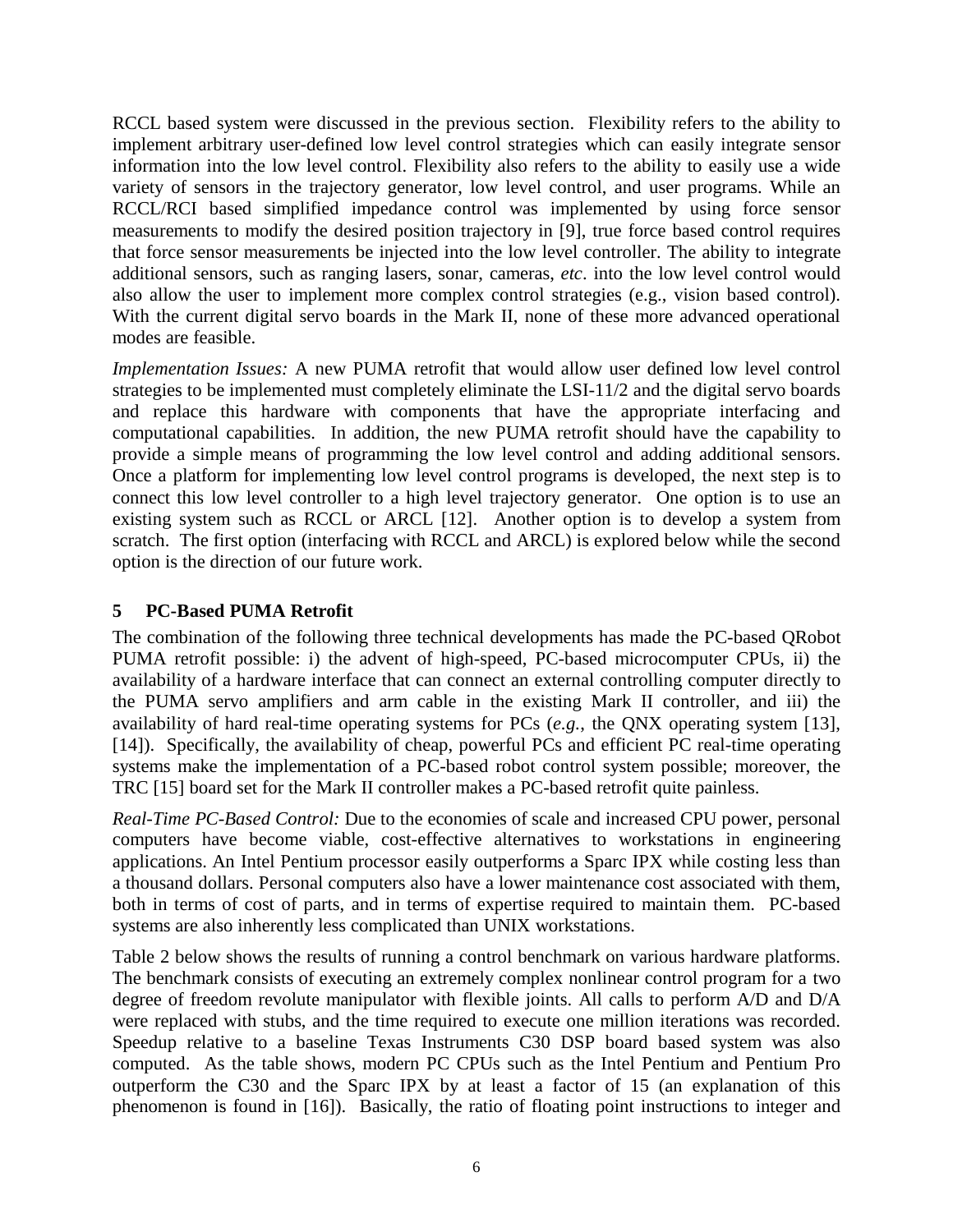other instructions in a control program is very low. Consequently, the time required to execute general purpose instructions dominates the time required for floating point instructions, making a CPU's FLOPS rating much less significant than one might assume. Therefore, an Intel 486 DX2/66, which is rated at 3 MFLOPS, can outperform a C30, which is rated at 33 MFLOPS (*i.e.*, for the implementation of this particular control algorithm).

| $\overline{\text{OS}}$ | <b>CPU</b>      | Execution Time (sec) | Speedup |
|------------------------|-----------------|----------------------|---------|
|                        | C <sub>30</sub> | 548                  | 1.00    |
| <b>Win 3.1</b>         | 486DX2/66       | 398                  | 1.38    |
| <b>SunOS</b>           | Sparc IPX       | 319                  | 1.72    |
| <b>Win 3.1</b>         | P5/133          | 36                   | 15.22   |
| Win95                  | P5/166          | 30                   | 18.27   |
| <b>NT4.0</b>           | P6/180          | 19                   | 28.84   |
| NT 3.51                | P6/200          | 17                   | 32.24   |







**Figure 3 - Execution Time of 1,000,000 Iterations**



Because of the increased computing power and memory capacity of these systems, a PUMA retrofit can be designed that will allow the user to implement more complex low level control strategies. In addition, due to the wide range of sensors with ISA or PCI bus interfaces, there is greater flexibility in fusing sensor data into a low level control program (*i.e.*, interface libraries for ISA and PCI bus based video capture boards, laser ranging devices, *etc*. are widely available).

*TRC Hardware Interface:* The main hardware component of our new controller architecture is the TRC004 general purpose servo controller board. This board provides eight channels of buffered analog output, eight channels of analog input, six quadrature encoder inputs, 7 discrete output bits and 6 discrete input bits. In our application the TRC004 is connected to the PC ISA bus via a TRC006 board, and to the Mark II controller via the TRC041 PUMA cable card set. The TRC004 board is produced by Trident Robotics and Research Inc., a small company which manufactures interface boards for Unimation control systems. Although there are many motion control interface boards available now ([17], [18], *etc*.), the TRC boards are specifically designed for use with PUMA robot manipulators and controllers and provide an almost "plug and play" solution. That is, installation of the TRC004 in the Mark II only requires point to point soldering of connections to the Mark II backplane; moreover, the TRC041 Cable Card Set removes the need for soldering by providing an interface between the TRC004 and the Mark II Arm Bus. Connections to the motors, encoders, potentiometers, *etc*. on the PUMA robot are made through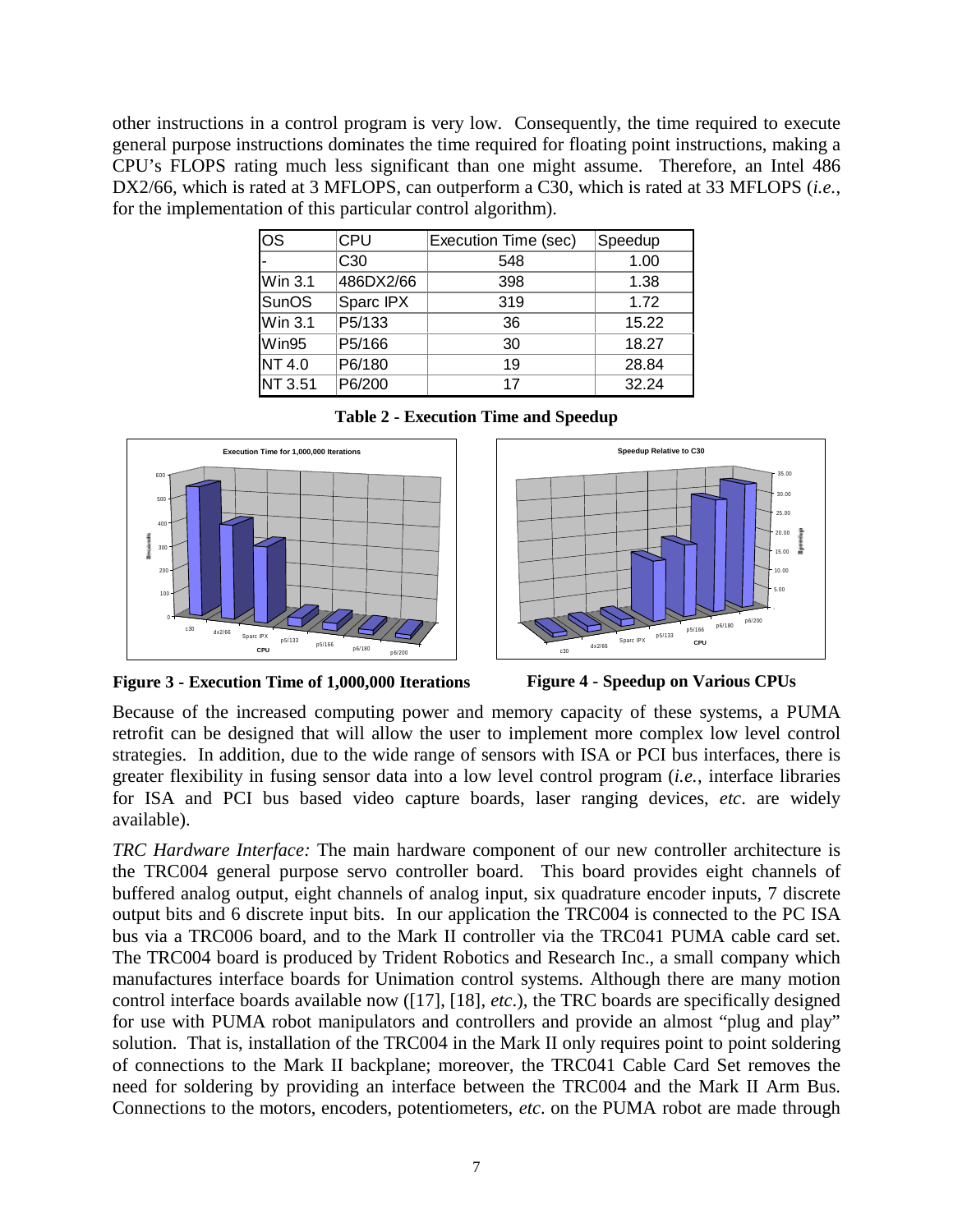the Arm Bus slots rather than by point to point solder connections to the Mark II backplane. Although the use of the TRC041 card set is not absolutely necessary, its use eliminates a large amount of tedious soldering work and reduces the risk of damaging the backplane. The TRC006 (a bus decoder/buffer card for the PC ISA bus) provides the link between the PC and the Mark II controller. This hardware connection allows the PC to execute low level control programs while retaining the existing Mark II controller connections to the power amplifiers, joint actuators, and encoders. The TRC006 board uses 64 bytes of ISA bus I/O address space when connected to a TRC004. Encoder and potentiometer values are read from the TRC006, and desired joint actuator voltages are written to it

*Hard Real-Time Control:* One of the requirements for successful implementation of a high-speed low level control program is deterministic response. If the only program being executed on the computer is the control program, then deterministic response is not too difficult to achieve (see [19] for a single tasking PC implementation of a PUMA controller). For reasons of cost and simplicity, it would be desirable to have the user interface, the high level trajectory generator, and the low level control programs all executing on the same PC. Hence, a multitasking operating system that provides deterministic response and priority based scheduling is necessary. In addition, the operating system must have low overhead, allowing most CPU cycles to be expended by performing useful computation such as control calculations or real-time data plotting, rather than being consumed by OS overhead such as performing context switches. Finally, the operating system should facilitate the development of hardware/software interfaces. The real-time microkernel based operating system QNX, developed by QSSL [20], meets all of these requirements. The availability of a high quality, efficient real-time operating system, like QNX, makes the PC a viable platform for real-time control. The feasibility of developing a realtime PC-based control environment was presented in [16] and [21] which describe QMotor 2.0, a QNX based real-time control environment developed for the testing of motor control algorithms.

## **6 QRobot Retrofit**

The QRobot retrofit involved a hardware retrofit with the TRC board set, low level software development (*i.e.*, the design of a real-time servo subsystem), and high level software development *(i.e.*, connection of the servo subsystem to high-level trajectory generators).

*Hardware Retrofit:* The first step was to remove the digital servo boards, LSI-11/2 computer, CMOS and EPROM boards, and the ADAC interface board from the Mark II chassis. The TRC041 cable card set was then installed in the Mark II controller, thereby providing a connection between the backplane of the Mark II and the TRC004 board. The TRC004 board was then bolted to the chassis of the Mark II and connected to the TRC041 cable card set. Some minor adjustments to the TRC004 were necessary. These adjustments required simple instruments found in most control labs. Instructions for performing these adjustments were included with the TRC004 board, and the board's designer [22] was very helpful during this phase. Finally, the TRC006 was installed in the QNX based PC that is used to perform the control computations. This hardware retrofit effectively replaced the obsolete 1970's era controller with a Pentium based computer that has orders of magnitude greater computing power and memory capacity.

Figure 5 illustrates how the computational engine has been moved from the Mark II controller to the PC. Notice how much simpler the retrofitted system is when compared to Figure 1 and Figure 2.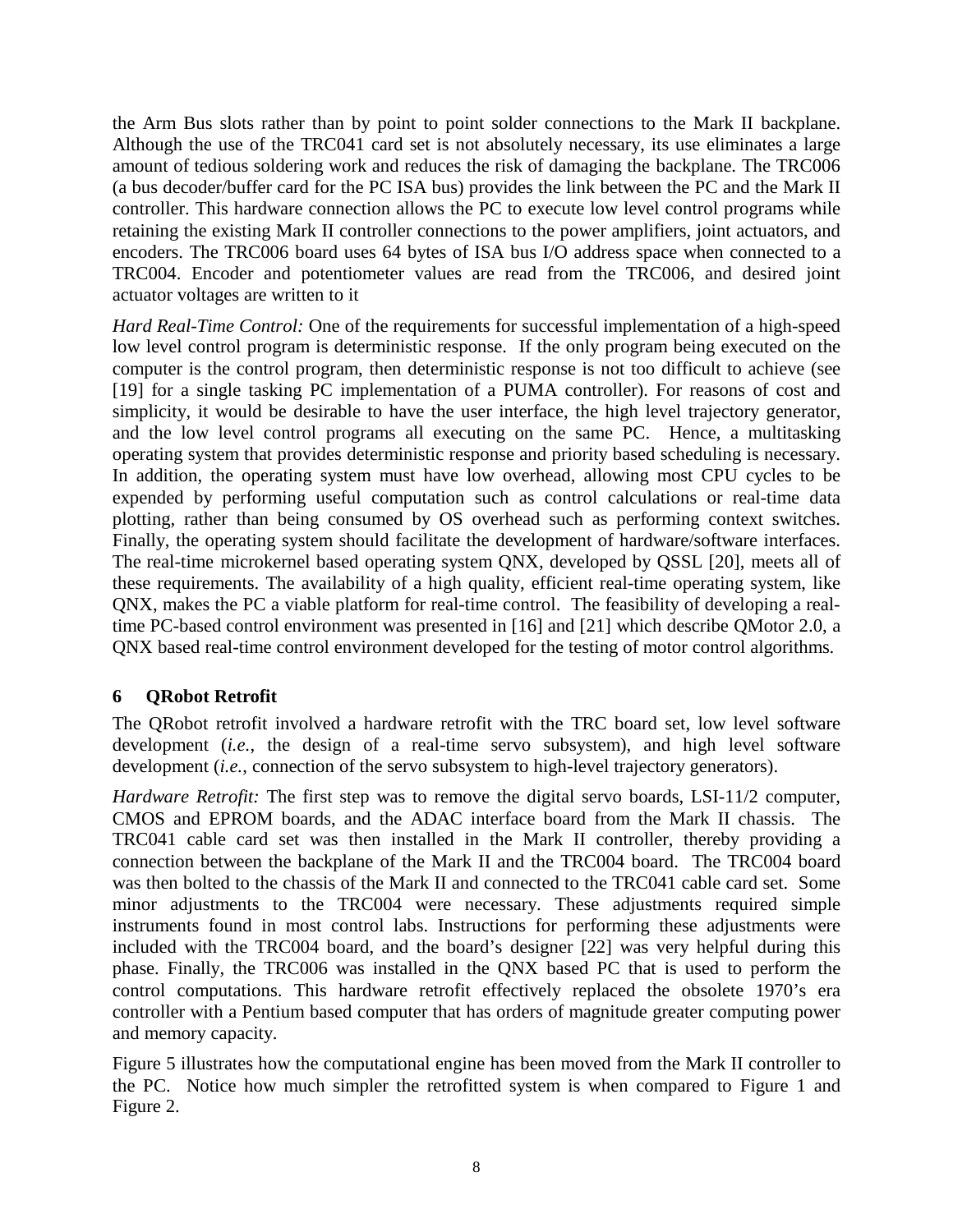

**Figure 5 - QRobot System Without RCCL**

*Low Level Control (QRobot):* In the original Mark II architecture, the digital servo boards contain the low level controller that ensures that link actuators move to the desired joint position. Each of the desired joint position setpoints are specified by a high level trajectory generator. Due to the disadvantages mentioned in sections 3 and 4, the digital servo boards must be replaced with a digital control program running on the QNX based PC. Since the original Mark II LSI-11/2 based trajectory generator produced new setpoints every 28ms, most high level replacements for this trajectory generator (RCCL, ARCL, *etc*.) have been written to produce new setpoints at the same rate (*i.e.*, 28ms). QRobot was also designed to accept setpoints at this rate.

The low level control program is an implementation of a proportional derivative controller with static/coulomb friction compensation for all joints and gravity compensation for the second and third joints. The low level control program inputs the current joint position from the encoders and outputs the calculated control signal to the joint actuators. Joint velocities are manufactured via a backwards difference method. The manufactured joint velocity signals are then low pass filtered to eliminate excess noise. Figure 6 depicts the low level control structure.



**Figure 6 – Low Level Control Structure**

In Figure 6, the symbols  $a_d$ ,  $v_d$  and  $q_d$  denote the desired acceleration, velocity, and position, respectively. The desired position setpoint generated by the high level trajectory generator (RCCL, ARCL, *etc.*) is denoted by  $q_{dh}$ , while  $K_p$ ,  $K_v$  are position/velocity feedback gains, which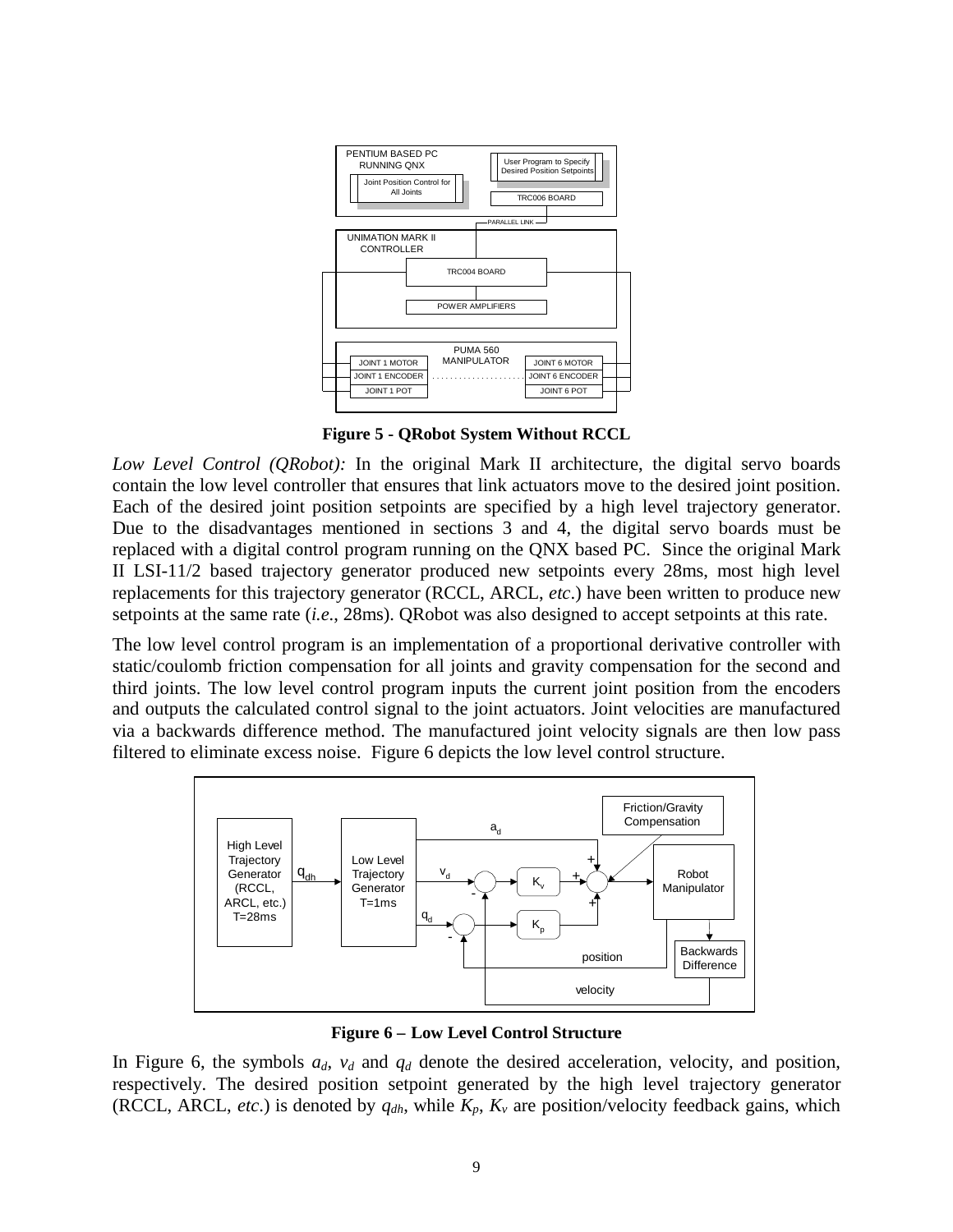are determined experimentally. The desired acceleration and desired velocity were calculated by taking the time derivative of the expression given for *qd*.

To test the controller, a simple program that allowed the user to enter the desired joint setpoint position in degrees was written. To mimic a separate high level trajectory generator, a separate program was used to pass the *qdh* vector to the low level control program using a QNX interprocess communication mechanism called message passing (in the final working system, the trajectory generator will be a separate process). The use of interprocess communication at this early stage made the integration of the low level control program with high level trajectory generators very easy. The low level control program was run at 1KHz, 2KHz, and 4KHz. Software QNX timers (for the 1 and 2 KHz runs) and a hardware timer (for all frequencies) were used to run the control with identical results (the software timers proved reliable). An RCCL program was written to move the PUMA from the RCCL park position to an end position at a constant speed and then back to the park position at triple that speed. Figure 7 shows the desired position trajectories for all joints while Figure 8 shows the position tracking error.



**Figure 7 - Desired Joint Positions (Radians vs Seconds)**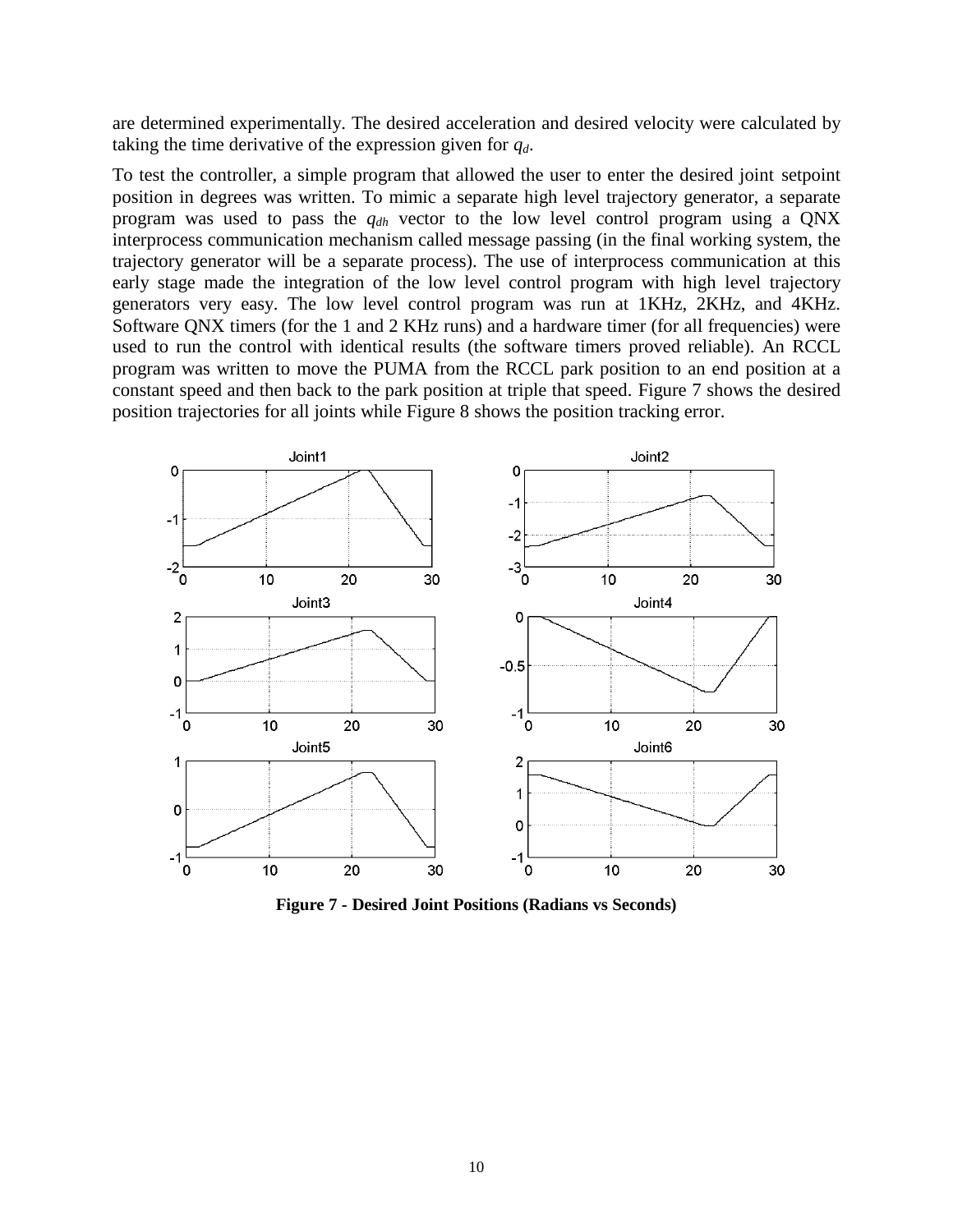

**Figure 8 – Position Tracking Error (Radians vs Seconds)**

*High Level Software Development for RCCL Connection:* The QRobot system provides a means for moving the robot to a desired setpoint position. In order to perform useful tasks, the robot must be able to follow trajectories specified programmatically (*i.e*., an application program interface and a high level trajectory generator are needed). Since the RCCL high level trajectory generator has many desirable qualities, we developed an interface program to connect RCCL to QRobot. Figure 9 shows how the QRobot system was integrated with our RCCL workstation.



**Figure 9 – RCCL/QRobot Architecture**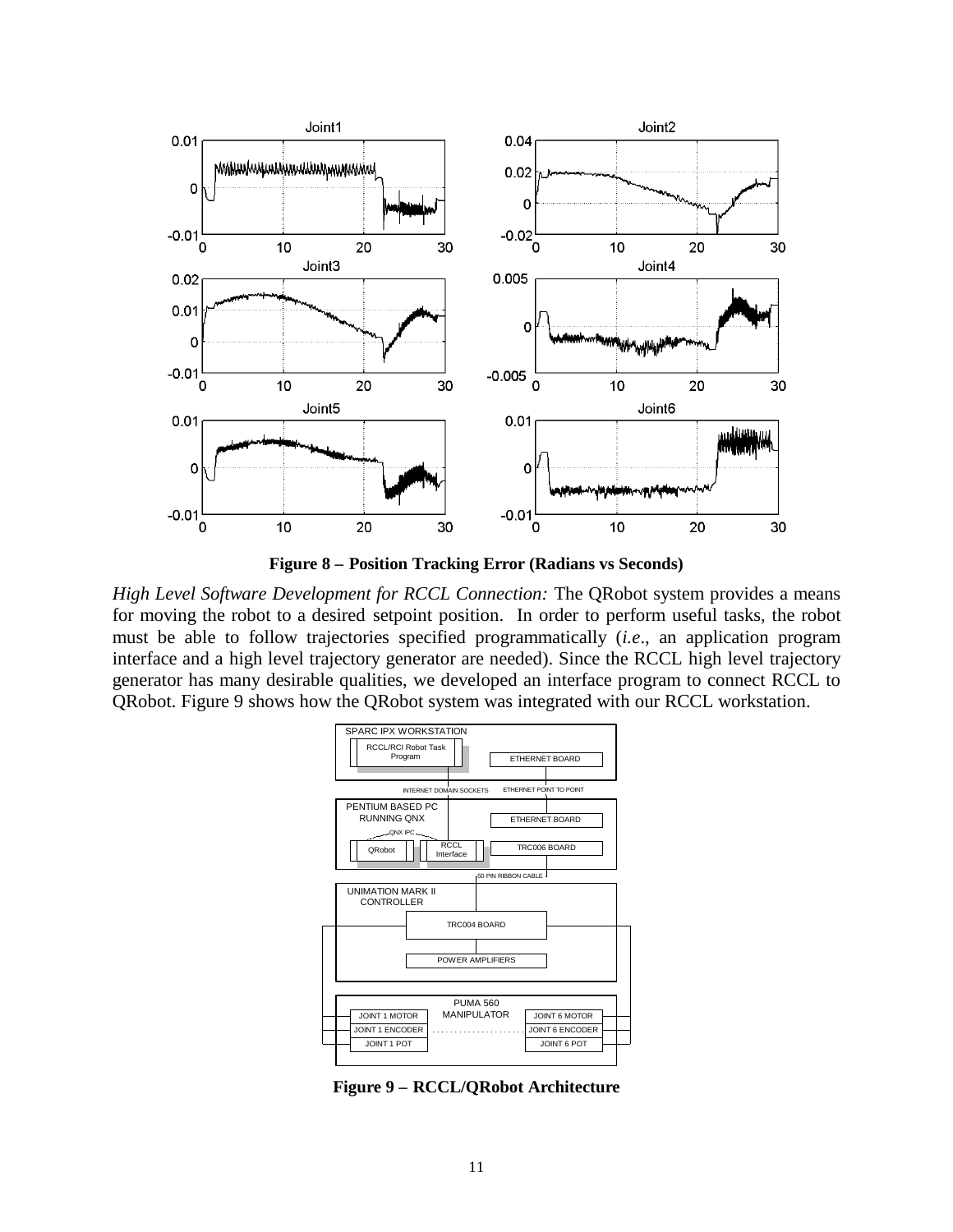Normally, when connecting RCCL to a robot controller, an RCCL I/O driver must be written and a communication protocol must be developed. In our existing RCCL system (see Figure 2), communication between the Sparc running RCCL and the Mark II controller is implemented via a parallel interface (with additional hardware such as an SBUS->VME bus adapter, *etc*.) However, for the QRobot retrofit, RCCL was connected to a QNX based PC which runs QRobot. Since both QNX and UNIX provide TCP/IP based Ethernet networking facilities, we used TCP/IP sockets to avoid having to write a communications protocol or a hardware device driver. In addition, since RCCL's 3-D simulator uses internet domain sockets to communicate with RCCL user programs, we decided to use the simulator service for QRobot connection rather than writing an RCCL I/O driver from scratch. The time savings in terms of software development effort is significant.

The communication between RCCL's trajectory generator and its 3-D robot simulator was implemented at two layers. The lower layer establishes a simple package oriented connection. This layer was implemented in the RCCL simulator device driver. While the trajectory generator is running, packages are transferred continuously in both directions over this connection at a specified rate. In the old RCCL system, packages were transferred between the RCCL program running on the UNIX workstation and *mopar* running on the Mark II's LSI-11/2 processor. For the PUMA 560, each data package contains the new desired setpoints for each joint along with other commands such as enabling or disabling arm power, *etc*. The packages received from the controller by the driver contain the current state of the robot (the current joint angles, information about the gripper, force/torque sensors, *etc*.)

In the existing RCCL system, the robot simulator interface performs both lower and higher layer communication on the other side of the connection. In the RCCL/QRobot system, the RCCL robot simulator interface was replaced by a program called the "RCCL interface" that executed on the QNX based PC. The operation of the RCCL interface is very similar to that of the RCCL robot simulator. First, the RCCL interface waits for an RCCL program to establish a connection (via the simulator interface). As soon as the connection is established, the RCCL interface begins to exchange data packages with the RCCL program. The RCCL interface decodes the data packages and forwards the relevant information to the low level control program (QRobot). In the same manner, the RCCL interface gathers data from the low level control program, encodes them into data packages, and sends them back to the RCCL program running on the UNIX workstation. By using the RCCL interface, a user is able to run a regular RCCL program as though he is using the RCCL simulator; however, the RCCL interface actually controls the robot using QRobot on the QNX PC. The standard RCCL box demo program, and others, were successfully executed.

While use of the RCCL interface proved successful, there are some drawbacks to this method. Two computers are still required (the UNIX workstation which runs RCCL and the PC which runs QRobot). Normally, communication over an Ethernet network would be cause for concern in an application which requires deterministic response. However, this problem was overcome by using an isolated Ethernet network between the UNIX workstation and the QNX PC (a simple 10baseT crossover cable was used to connect secondary Ethernet interfaces between the two computers). Since the high level task space robot program is running on the UNIX workstation, sensor data that is used in trajectory planning must be passed to the UNIX workstation as opposed to simply being retained on the PC.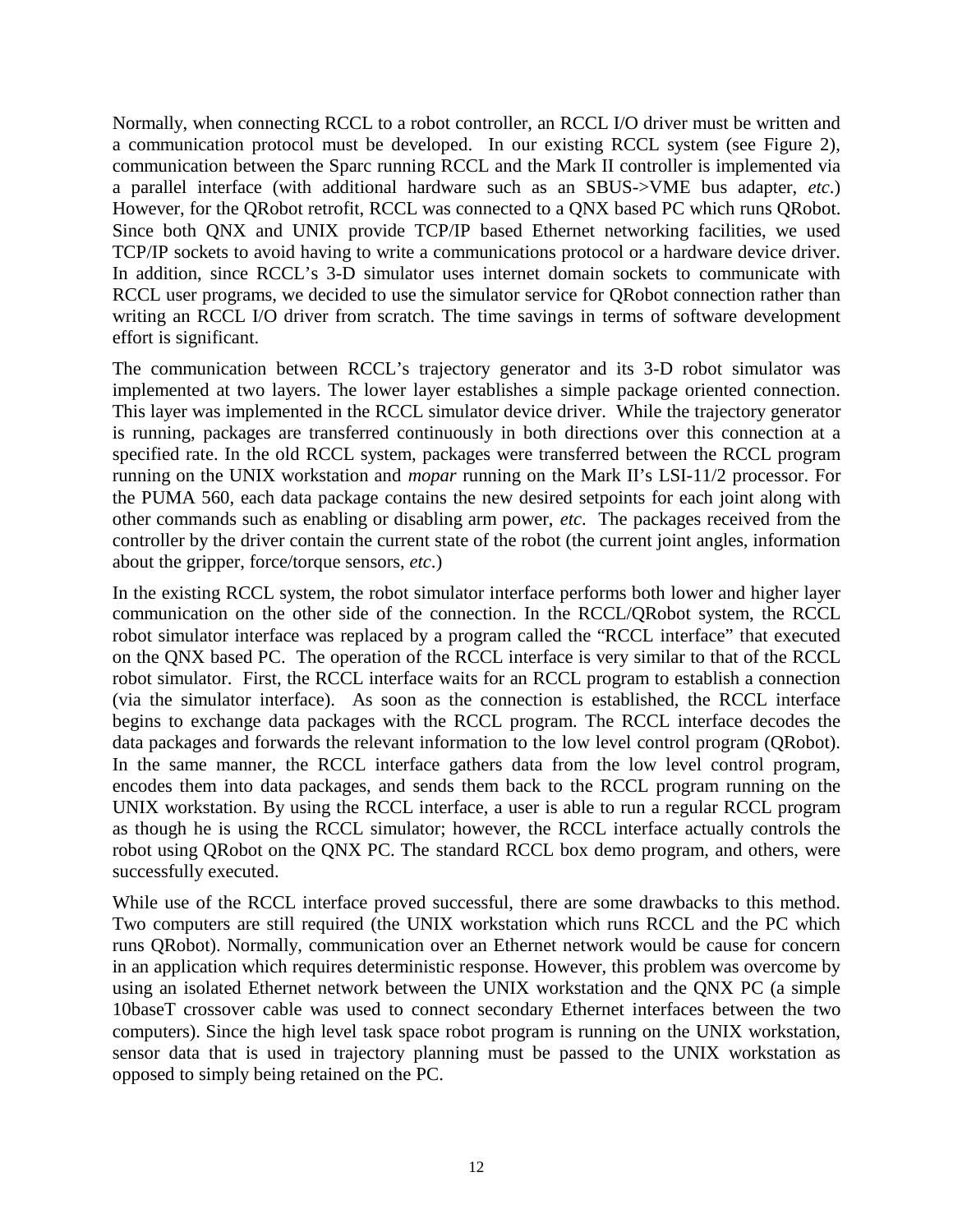If the high level robot control library (RCCL in this case) was executing on the same computer as QRobot (*i.e.*, the QNX based PC), all of the disadvantages of the simulator service interface technique would be addressed. Hence, porting RCCL to QNX seemed like a good solution. This idea was not pursued by us since John Lloyd, one of the authors of RCCL, tried unsuccessfully to port RCCL to QNX himself. The primary problem here is that RCCL depends on some UNIX functionality (such as shared address space between threads) which QNX does not support fully.

*High Level Software Development for ARCL Connection:* ARCL, developed by Peter Corke, is a robot control library which provides some of the functionality of RCCL (though in a much more limited fashion); however, its architecture makes it seem better suited for porting to a PC-based platform. ARCL is composed of three major parts that are listed below. The reader is referred to [23] which describes ARCL in more detail.

| <b>API</b> | Application program interface and math support |  |
|------------|------------------------------------------------|--|
|            | Platform independent                           |  |
|            | Manipulator independent                        |  |
| AKI        | Kinematic interface                            |  |
|            | Platform independent                           |  |
|            | Manipulator dependent                          |  |
| AMI        | Machine interface                              |  |
|            | Platform dependant                             |  |
|            | Manipulator and controller dependent           |  |

Since the AKI for the PUMA 560 is already implemented in ARCL, our first assessment revealed that the only major effort in porting ARCL to QNX would be porting the AMI. The first step in porting ARCL was to obtain the robot and platform independent AMI (called the "offline" UNIX AMI) working under QNX. This AMI doesn't support any real time functionality or low level control, it simply dumps the trajectory generator output to a file. The file can then be analyzed for correctness. Once a QNX specific makefile was written, and some minor adjustments due to differences in the implementation of variable parameter list functions on UNIX and QNX were made, the trajectory generator gave the expected results while running on QNX.

The two major functions of the AMI are to provide the real time capabilities (*i.e.*, calling the trajectory generator at a certain fixed frequency) and to provide communication with the low level robot controller. For communication with the low level control, a client/server communication structure was used. For this application, ARCL's trajectory generator is the client and QRobot (the low level control program) is the server. For robust communication between the AMI and QRobot, we decided to use the client/server classes already developed in our QMotor environment. Unfortunately, the client/server classes were implemented in C++ while ARCL was implemented in C. This meant that either C to C++ interfacing functions had to be written, or ARCL had to be ported to C++. The latter solution seemed to make more sense. While compiling a C program as a C++ program should be trivial, this was not the case with ARCL. C++'s stringent type checking conflicted with some programming techniques used in ARCL, so almost all ARCL modules had to be modified to make them type consistent.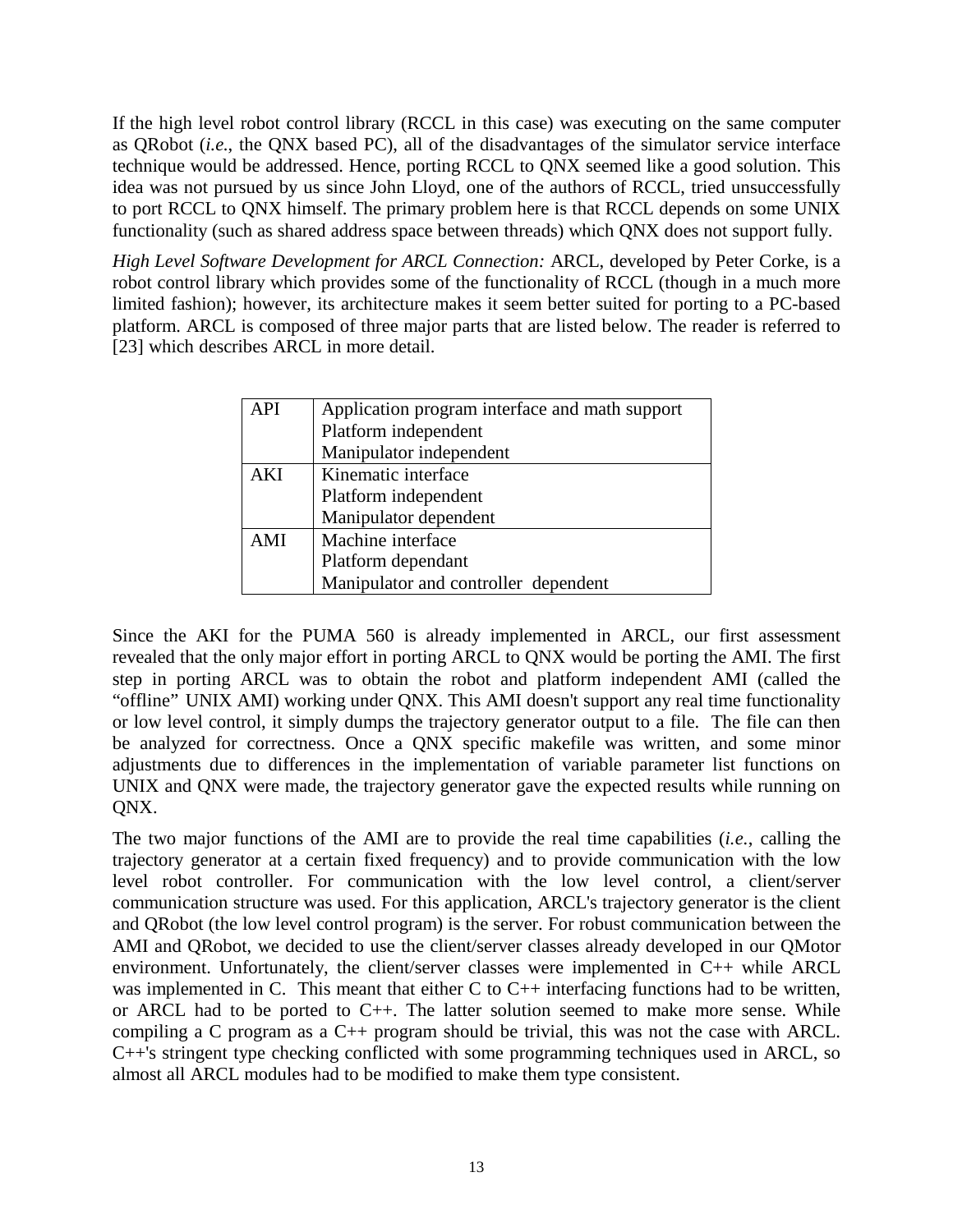Calling the trajectory generator at a certain frequency is actually an easy task in QNX. The timer and proxy mechanisms in QNX can be used to wake up the trajectory task. However, ARCL used a structure similar to RCCL, in that both the trajectory generator and the user program tasks had to share the same address space. One can remedy this address space problem with one of the following approaches.

- 1. Link the trajectory generation code into the user program, thereby producing only one program to provide a thread of execution for the trajectory generator. This method can be viewed as co-operative multitasking and is a very poor solution. The user program must call the trajectory generator at the correct frequency regardless of any other tasks that the user program must perform. This type of operation is impossible if the user program blocks for any reason (waiting for user input, disk activity, *etc*.) While this method was not a satisfactory solution, it was the simplest, and did allow us to move the robots from an ARCL program via QRobot.
- 2. Use threads. Threads are actually multiple instances of the same process that share the same address space (data) but have different stacks. Unfortunately, while QNX does provide a *tfork()* function, which spawns a thread, the support for threads is minimal. Some QNX library functions are thread-safe, some are not, and there is no documentation as to which ones are thread-safe and which are not. If a non thread-safe function is called, the trajectory generator and user program could crash, or worse yet, produce incorrect results with no indication of a failure. Since the trajectory generator only uses math functions, it should be possible to avoid these problems, so this is the next solution that will be pursued.
- 3. Use tasks with separate address space and use interprocess communication. Shared memory would be the best IPC mechanism for this application; however, there is a lot of preparation involved in getting two processes to share memory. A shared memory segment is not the same as shared address space. When threads share address space, all threads can simply access variables by name. When shared memory is used, one task must create the shared memory, and the rest of the tasks connect to it. All tasks must then agree where in shared memory the shared variables are placed, and the variables must be accessed only through special pointers to the shared memory segment. An alternative would be to write a shared memory manager that would effectively provide a shared address space. This approach should be avoided if possible since this is a complicated task that provides operating system functionality. This course will only be pursued if the thread implementation fails.

With the AMI for QNX functioning (though only in method 1 described above), some simple ARCL programs were implemented. These revealed some limitations of the current implementation of ARCL. First, it was not possible to specify a desired position for the robot in joint space. A look at the ARCL source code revealed that this is partially implemented, but not completed. Some modifications to ARCL were made to allow specification of desired position in joint space, but it was not possible to move to a target in joint space with a desired joint velocity. Rather, the desired time of execution had to be specified. Furthermore, the ARCL trajectory generator simply generates a stream of setpoints and sends them to the controller, without checking to see if the robot is actually moving. While one can make some arguments for this approach, we believe that it would be preferable for the trajectory generator and user program to be given feedback during a move.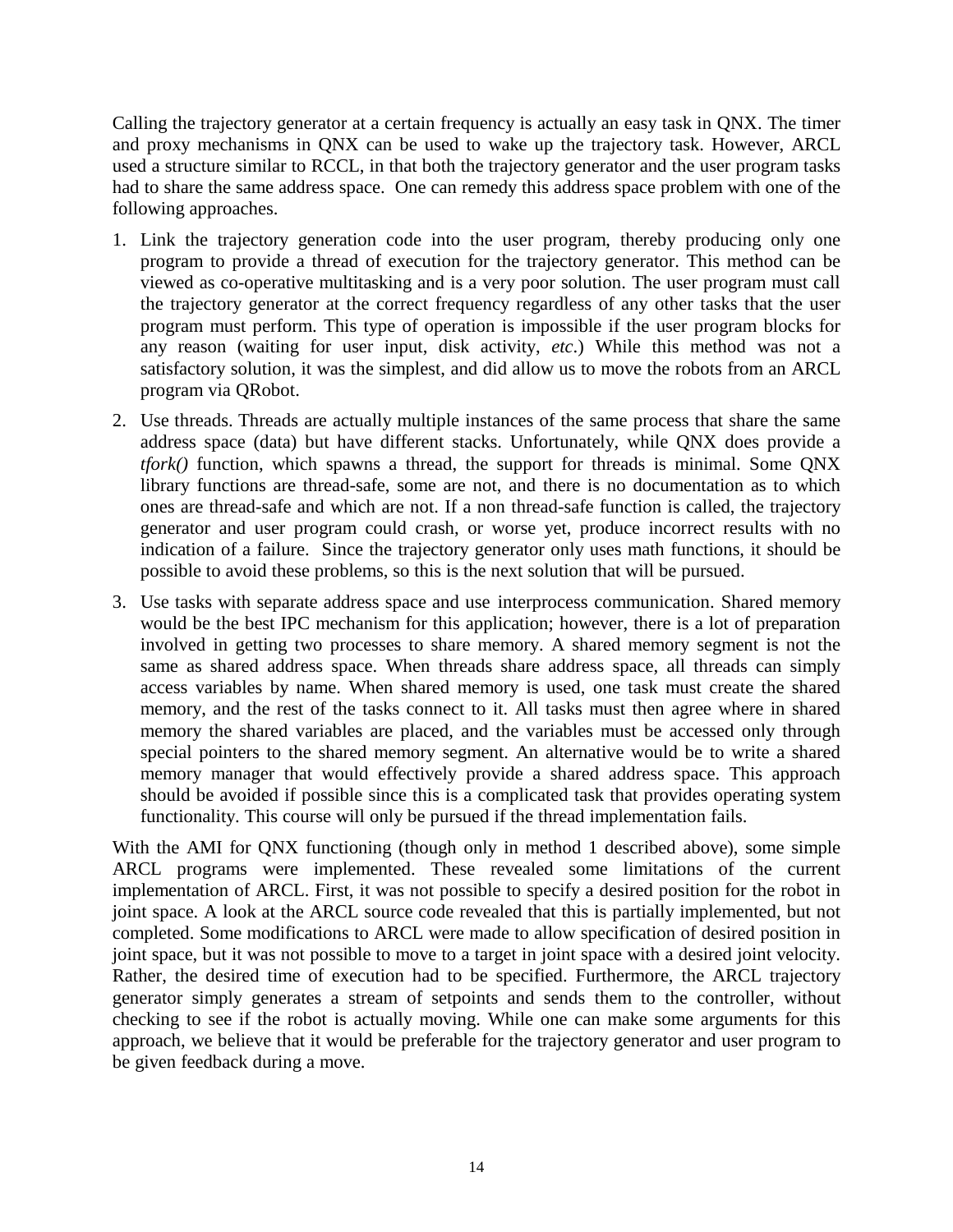#### **7 Conclusion**

Our work for the U.S. Department of Energy requires an inexpensive robot control system capable of interfacing to ISA and PCI bus compatible sensors and the ability to modify the control algorithm at the lowest level. Attempts to use RCCL and ARCL have revealed that there are no currently supported general robot control systems that meet our requirements. Previous efforts such as RCCL and ARCL provide partial solutions, but these control environments were developed at a time when the technology was not available to allow a clean implementation of such a system. Both RCCL and ARCL use some object oriented design, yet they do not use object-oriented development tools (*i.e.*, C was used for implementation).

The result of the work presented in this paper is an Intel PC-based robot control system. The low level robot control program (QRobot) works well, as the plots of tracking error have shown. Though the RCCL simulator interface and a preliminary QNX port of ARCL both worked to some extent, and can be used for simple robot tasks, neither is a satisfactory, robust solution. Hence, the next phase in this project is the specification, design, and implementation of an object oriented high level robot control system which would provide functionality similar to ARCL and RCCL. Implementation in C++, an object oriented language, will make the system more portable, maintainable, and extensible. C++ is chosen over other object oriented languages because of performance considerations. C++ programs can be as fast and efficient as C programs, whereas other object oriented programming languages such as Java and Smalltalk are much slower. In addition, the new system will be able to run on QNX as a native program, so that only one PC will be required to control the robot. Based on our previous experience with control implementation, we believe that modern Pentium CPUs are powerful enough so that one PC could actually control multiple robots.

No robot control system is truly complete without a 3-D robot simulator. A simulator allows users to test robot control programs without risking damage to the actual manipulator. Hence, the new robot control system will include an OpenGL [24] based 3-D robot simulator, capable of running on any platform that supports OpenGL (including Silicon Graphics workstations and PCs running Windows 95 and Windows NT). Work on the simulator has already begun, and a screen shot is shown in Figure 10. Currently, the simulator only supports the PUMA 560, but it will be made extensible to any robot which has a D-H representation.



**Figure 10 - 3D Robot Simulator**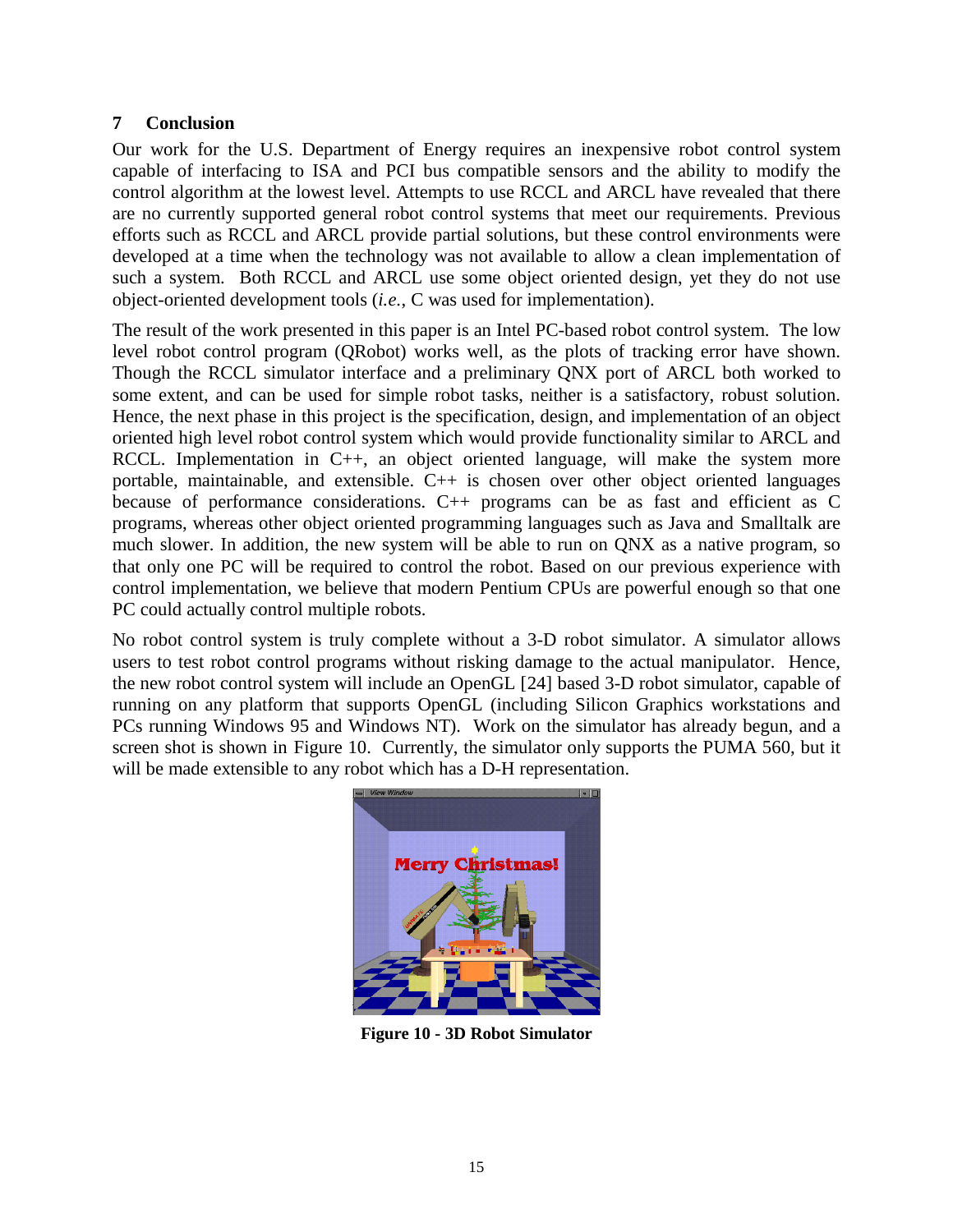#### **References**

-

- [1] http://ece.clemson.edu/iaal/doeweb/doeweb.htm (web site describing this D.O.E. project).
- [2] J. Lloyd and V. Hayward, "RCCL/RCI System Overview", McGill Research Centre for Intelligent Machines, McGill University, Montreal, Quebec, Canada.
- [3] Unimation Inc., Danbury, Connecticut, "500 Series Equipment and Programming Manual", 1983.
- [4] http://www.moonstar.com/FileLib/pdp/faq (web page describing LSI-11/2 processor).
- [5] P. Corke, "The Unimation Puma Servo System", CSIRO Division of Manufacturing Technology, Preston, Australia.
- [6] http://ece.clemson.edu/crb (Clemson Mechatronics web site).
- [7] N. Costescu, "Telerobotic Inspection of Toxic Waste Containers Using a Dexterous Manipulator", Masters Thesis, Clemson University, 1994.
- [8] J. Duffie, "Experimental Study of Tracking Control for Robot Manipulators", Masters Thesis, Clemson University, 1993.
- [9] D. Reynolds, "Experimental Study of Impedance Control for Robot Manipulators", Masters Thesis, Clemson University, 1993.
- [10] J. Lloyd, "Implementation of a Robot Control Development Environment", Masters Thesis, McGill University, Dec.1985
- [11] J. Lloyd and V. Hayward, "RCCL/RCI Startup and Installation Guide", McGill Research Centre for Intelligent Machines, McGill University, Montreal, Quebec, Canada.
- [12] P. Corke, P. Dunn, and R. Kirkham, "An ARCL Tutorial", CSIRO Division of Manufacturing Technology, Preston, Australia, 1992.
- [13] http://www.qnx.com (QNX web site).
- [14] D. Hildebrand, "An Architectural Overview of QNX", *Proceedings of the Usenix Workship on Micro-Kernels & Other Kernel Architectures*, Seattle, April, 1992.
- [15] http://www.cs.cmu.edu/~deadslug/puma.html (TRC robotics web page). Trident Robotics and Research, Inc., 2516 Matterhorn Drive, Wexford, PA 15090-7962, (412) 934-8348, email: robodude@cmu.edu
- [16] N. Costescu and D. Dawson, "QMotor 2.0 A PC Based Real-Time Multitasking Graphical Control Environment", Submitted to the *American Control Conference*, Philadelphia, Pennsylvania, June 1998.